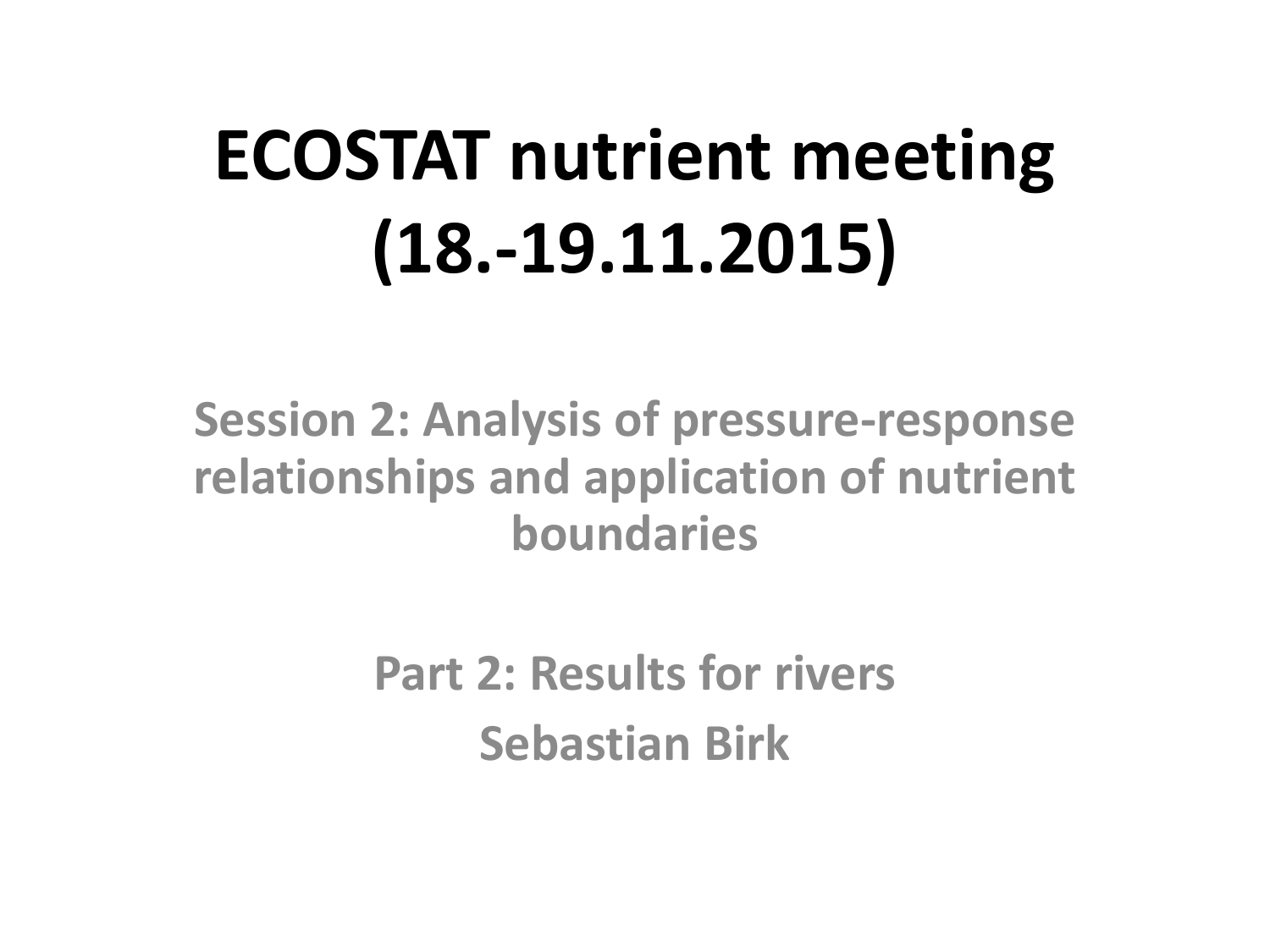### Data

### **Seven Member States provided monitoring data:**

Austria, Denmark, Germany, Luxembourg, Netherlands, Poland, United Kingdom

### **Main river types covered:**

Low alkalinity lowland (incl. R-C1) Low alkalinity upland (incl. R-C3) High alkalinity lowland (incl. R-C4)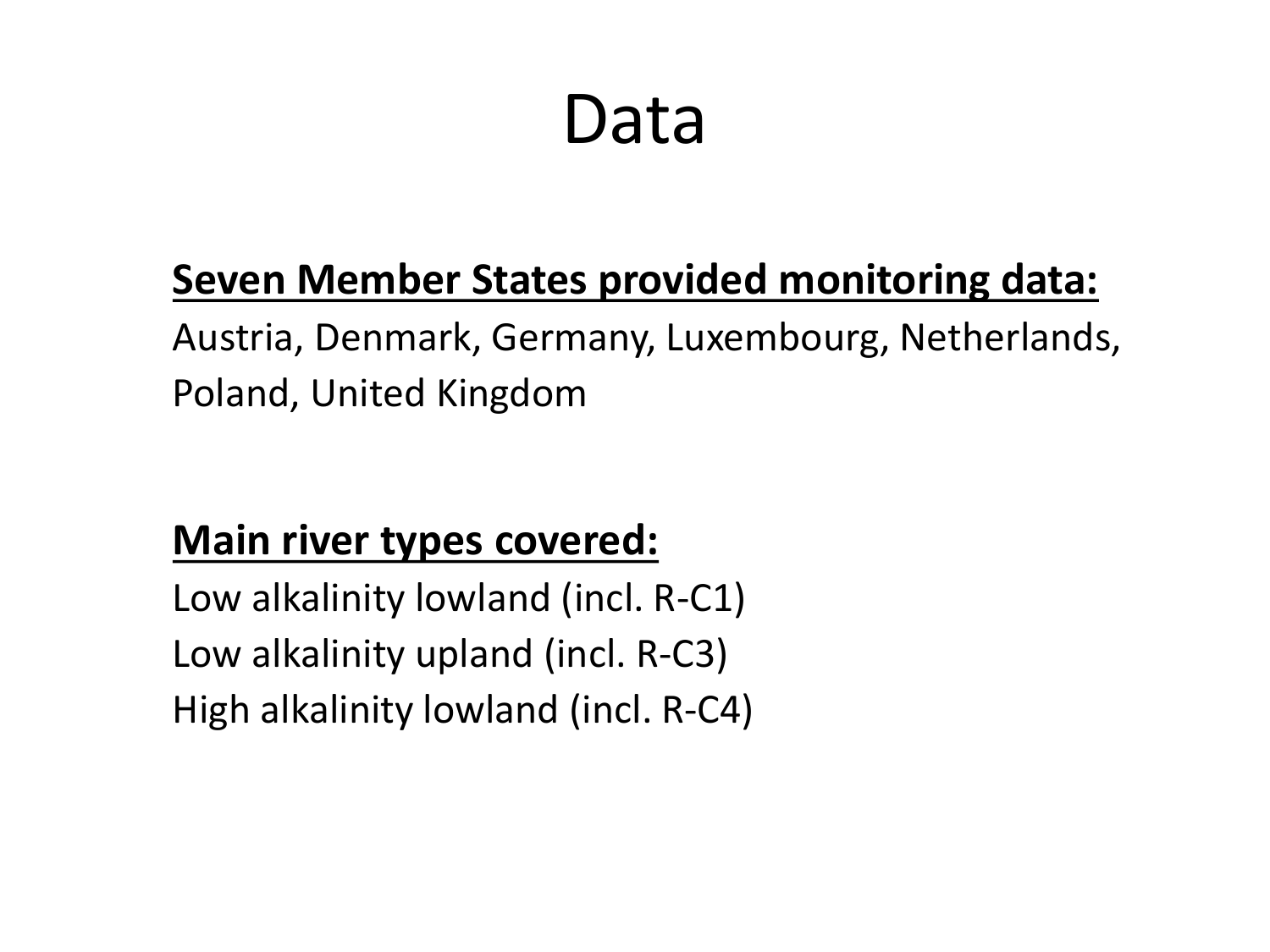## Data

### **BQEs:**

Macrophytes Phytobenthos *Minimum of* Macrophytes & Phytobenthos

#### **Determinants:**

*Soluble phosphorus*

#### *Total nitrogen*

Total Phosphorus

Ammonium

**Nitrate** 

Nitrite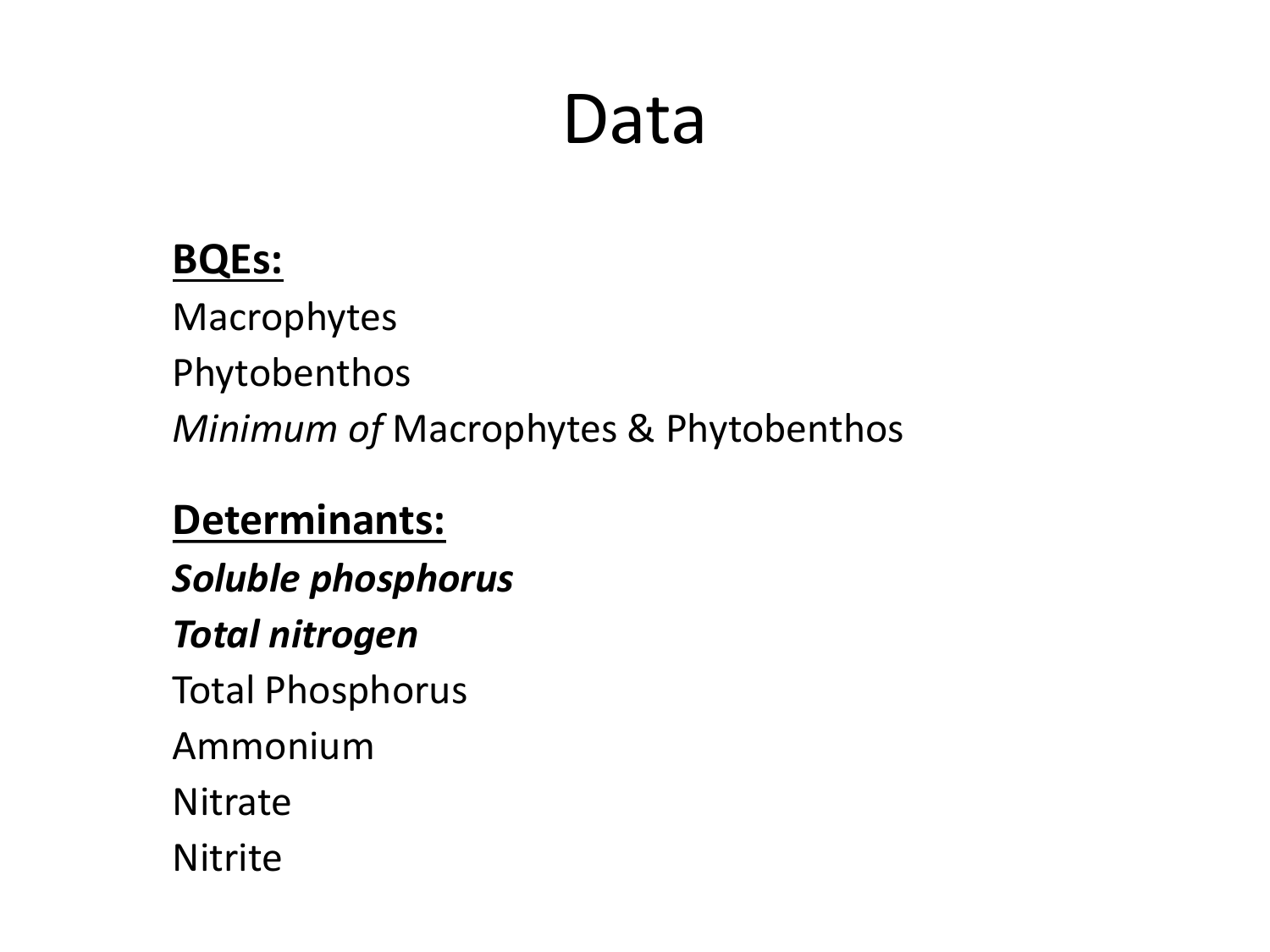### Exemplary relationship



Macrophyte EQR versus soluble phosphorus at low alkalinity lowland rivers (incl. R-C1) including data from UK and DK  $(n=119)$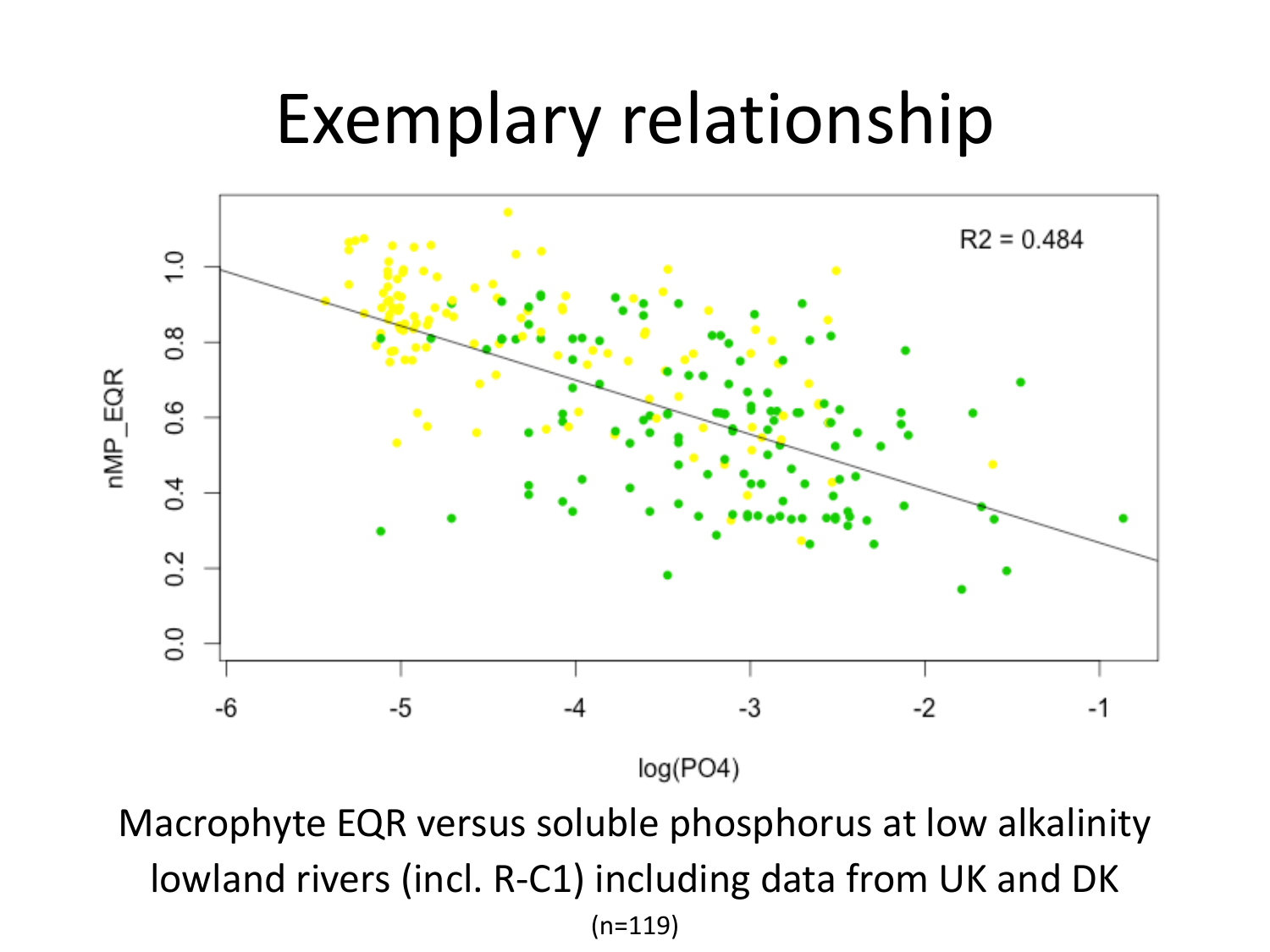#### **Low alkalinity lowland (incl. R-C1) – Total Nitrogen**

|         | <b>BQE</b> used    |                       | GM TN $mgl^{-1}$ |       |       | HG TN mg $I^{-1}$ |       |      |
|---------|--------------------|-----------------------|------------------|-------|-------|-------------------|-------|------|
| IC Type |                    |                       | Pred             | range |       | Pred              | range |      |
|         |                    | most likely boundary  |                  | 1.36  | 2.57  |                   | 0.22  | 1.01 |
| LAL     | <b>Macrophytes</b> | best model $R^2$ 0.38 | 1.47             | 0.59  | 3.49  | 0.38              | 0.15  | 0.91 |
|         |                    | possible range        |                  | 0.47  | 4.94  |                   | 0.07  | 2.25 |
|         |                    | most likely boundary  |                  | 1.93  | 4.72  |                   | 0.62  | 1.03 |
| LAL     | Phytobenthos       | best model $R^2$ 0.48 | 3.54             | 1.55  | 7.77  | 0.65              | 0.28  | 1.43 |
|         |                    | possible range        |                  | 0.90  | 12.56 |                   | 0.22  | 1.56 |
|         |                    | most likely boundary  |                  | 1.01  | 1.88  |                   | 0.17  | 0.58 |
| LAL     | Combined           | best model $R^2$ 0.51 | 1.13             | 0.56  | 2.54  | 0.36              | 0.20  | 0.89 |
|         |                    | possible range        |                  | 0.43  | 3.46  |                   | 0.08  | 1.01 |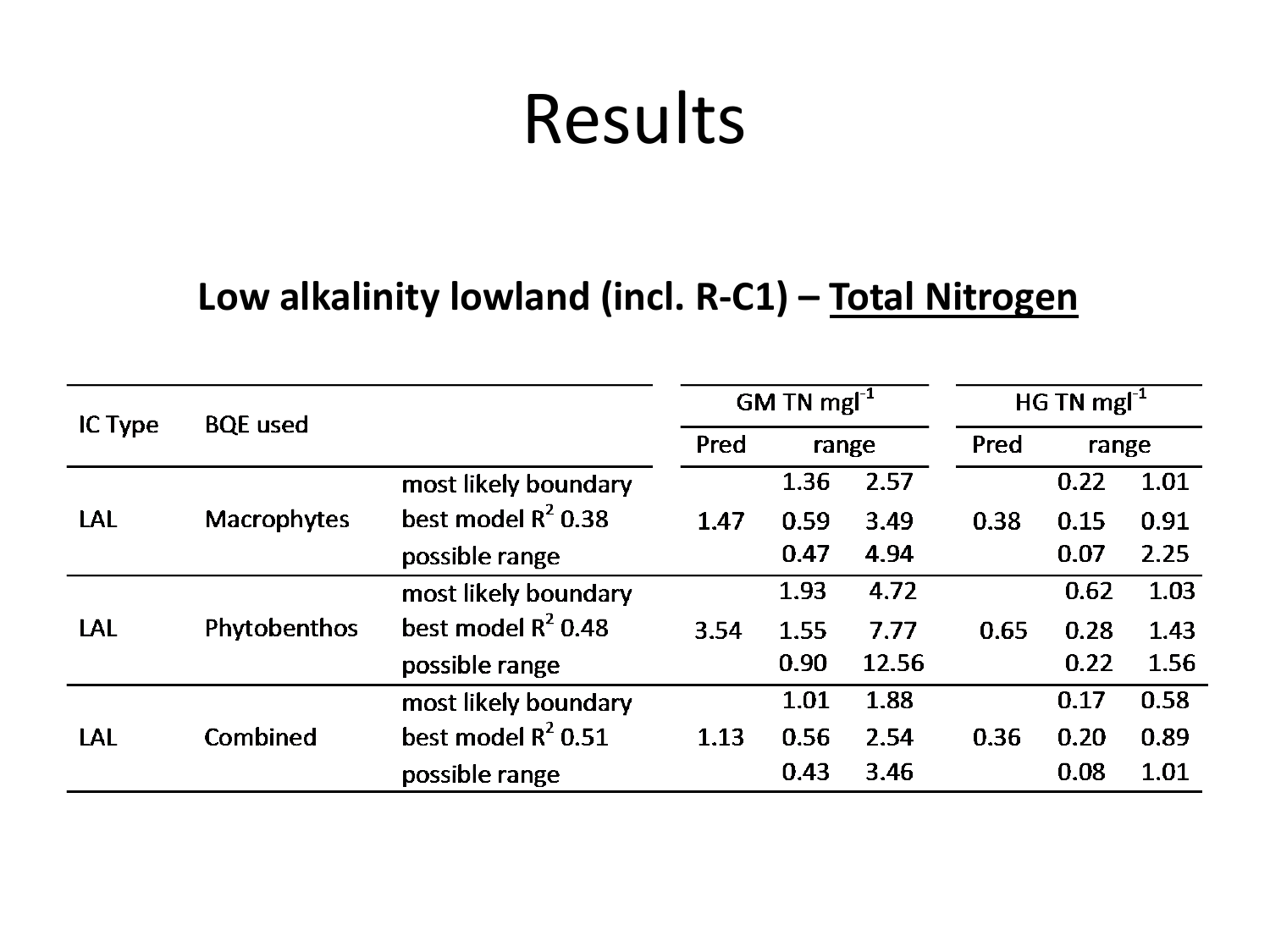**Low alkalinity lowland (incl. R-C1) – Total Nitrogen**

- Macrophytes: *Poland*
- Phytobenthos: *none*
- Macrophytes & Phytobenthos: *Belgium (Flanders), Poland*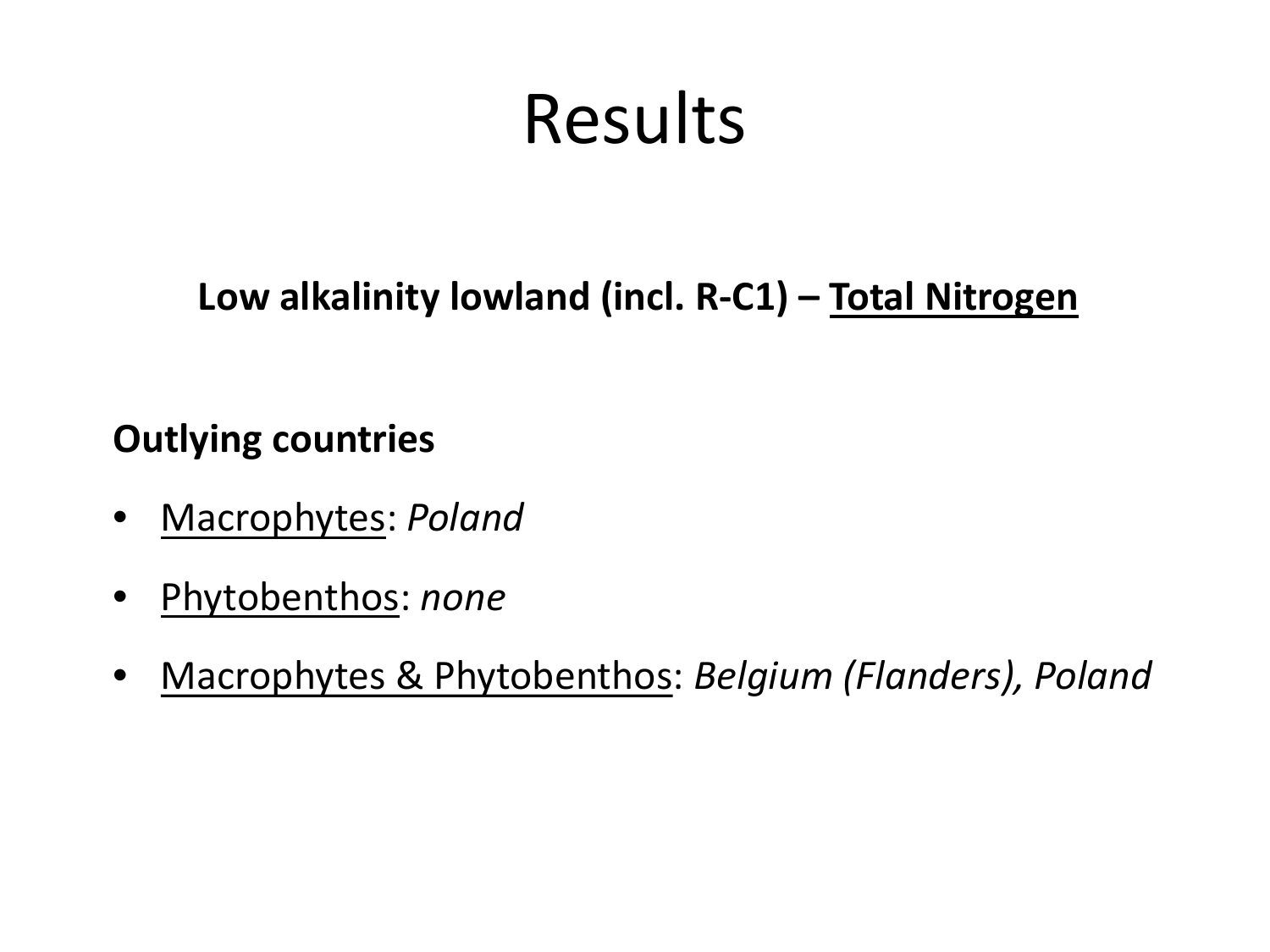

#### **Low alkalinity lowland (incl. R-C1) – Soluble Phosphorus**

|         | <b>BQE</b> used    |                       | GM sol-P $\mu$ gl <sup>-1</sup> |       |     | HG sol-P $\mu$ gl <sup>-1</sup> |       |    |
|---------|--------------------|-----------------------|---------------------------------|-------|-----|---------------------------------|-------|----|
| IC Type |                    |                       | Pred                            | range |     | Pred                            | range |    |
|         |                    | most likely boundary  |                                 | 32    | 45  |                                 | 11    | 22 |
| LAL     | <b>Macrophytes</b> | best model $R^2$ 0.48 | 45                              | 25    | 80  | 13                              | 7     | 23 |
|         |                    | possible range        |                                 | 18    | 98  |                                 | 5     | 30 |
|         |                    | most likely boundary  |                                 | 27    | 62  |                                 | 10    | 17 |
| LAL     | Phytobenthos       | best model $R^2$ 0.49 | 40                              | 26    | 55  | 16                              | 11    | 23 |
|         |                    | possible range        |                                 | 16    | 126 |                                 | 7     | 36 |
|         |                    | most likely boundary  |                                 | 21    | 36  |                                 | 8     | 12 |
| LAL     | Combined           | best model $R^2$ 0.50 | 28                              | 19    | 43  | 10                              | 7     | 15 |
|         |                    | possible range        |                                 | 13    | 72  |                                 | 5     | 18 |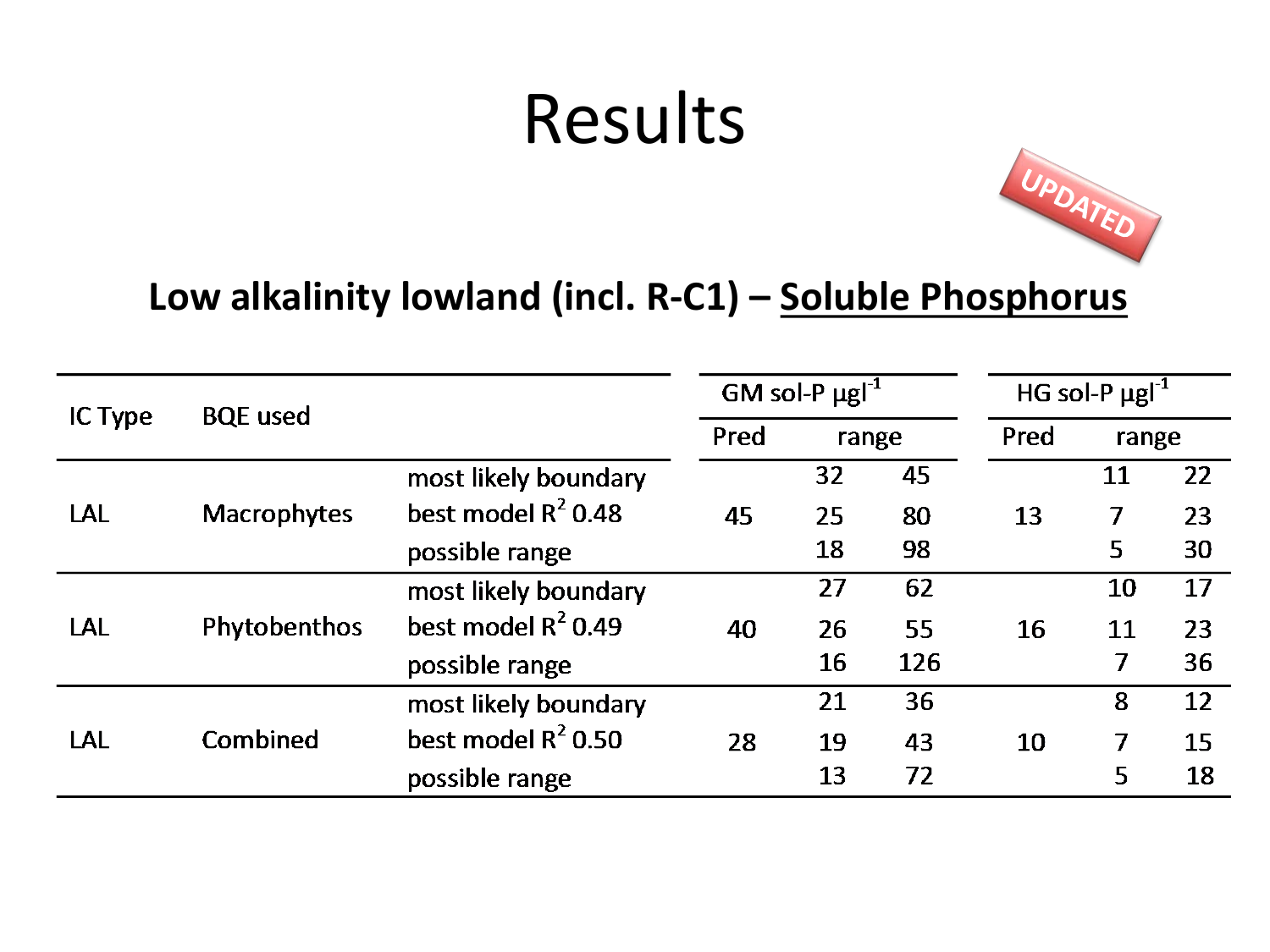

**Low alkalinity lowland (incl. R-C1) – Soluble Phosphorus**

- Macrophytes: *Belgium (Flanders), Croatia, Poland*
- Phytobenthos: *Belgium (Flanders), Croatia, Poland*
- Macrophytes & Phytobenthos: *Germany, France, Netherlands, Belgium (Flanders), Croatia, Poland*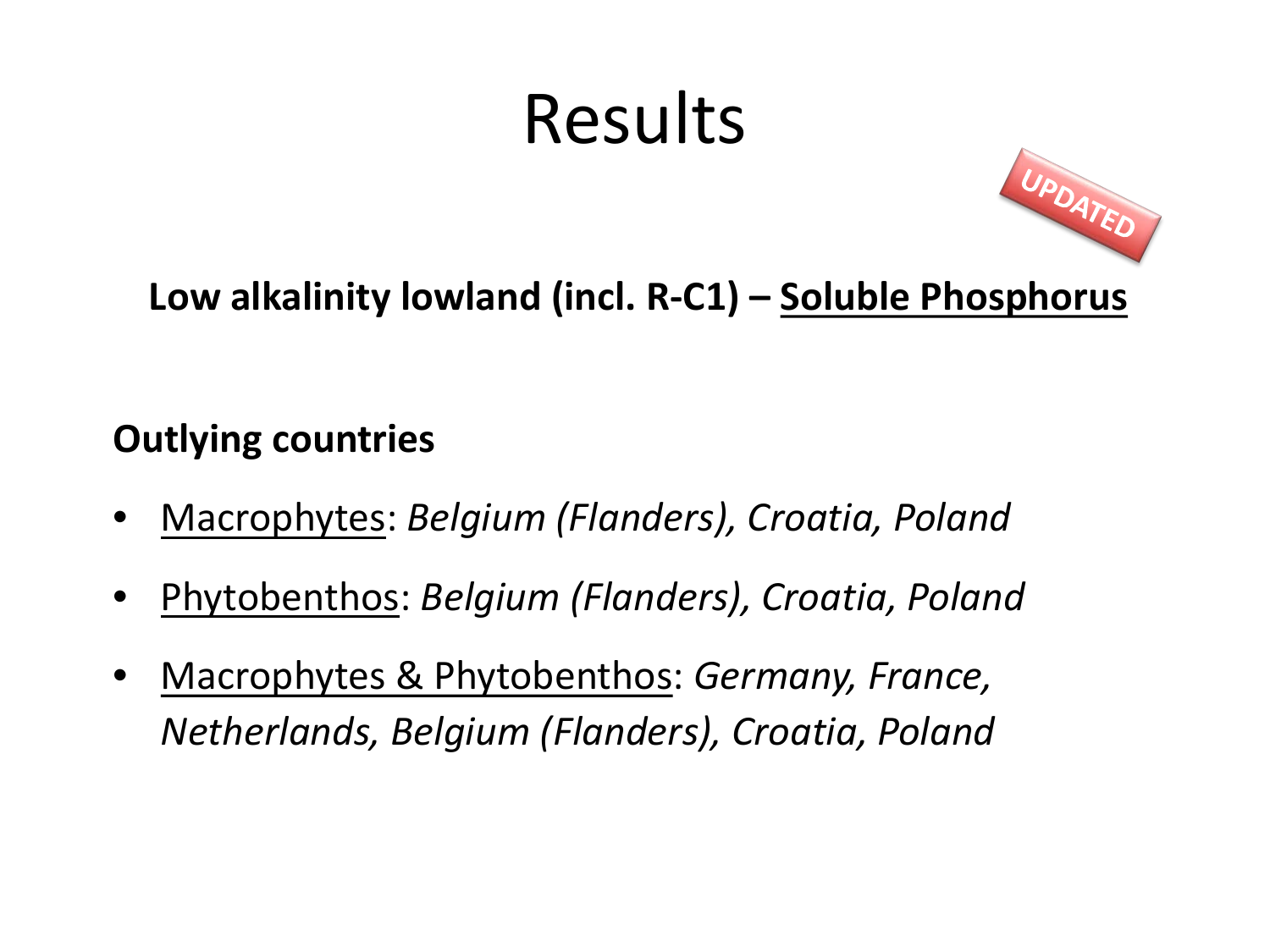#### **Low alkalinity upland (incl. R-C3) – Total Nitrogen**

|         | <b>BQE</b> used     |                       | GM TN mg $I^{-1}$ |       |       | HG TN mg $I^1$ |       |      |
|---------|---------------------|-----------------------|-------------------|-------|-------|----------------|-------|------|
| IC Type |                     |                       | Pred              | range |       | Pred           | range |      |
|         |                     | most likely boundary  |                   | 1.31  | 3.20  |                | 0.50  | 0.69 |
| LAU     | <b>Mac</b>          | best model $R^2$ 0.49 | 2.44              | 1.18  | 5.10  | 0.50           | 0.24  | 1.05 |
|         |                     | possible range        |                   | 0.82  | 7.18  |                | 0.23  | 1.12 |
|         |                     | most likely boundary  |                   | 1.29  | 4.40  |                | 0.63  | 0.92 |
| LAU     | <b>Phytobenthos</b> | best model $R^2$ 0.40 | 2.52              | 1.27  | 5.61  | 0.80           | 0.40  | 1.78 |
|         |                     | possible range        |                   | 0.83  | 12.61 |                | 0.29  | 2.63 |
|         |                     | most likely boundary  |                   | 0.78  | 2.80  |                | 0.35  | 0.43 |
| LAU     | Combined            | best model $R^2$ 0.34 | 1.87              | 1.02  | 4.59  | 0.36           | 0.20  | 0.89 |
|         |                     | possible range        |                   | 0.55  | 7.24  |                | 0.15  | 0.91 |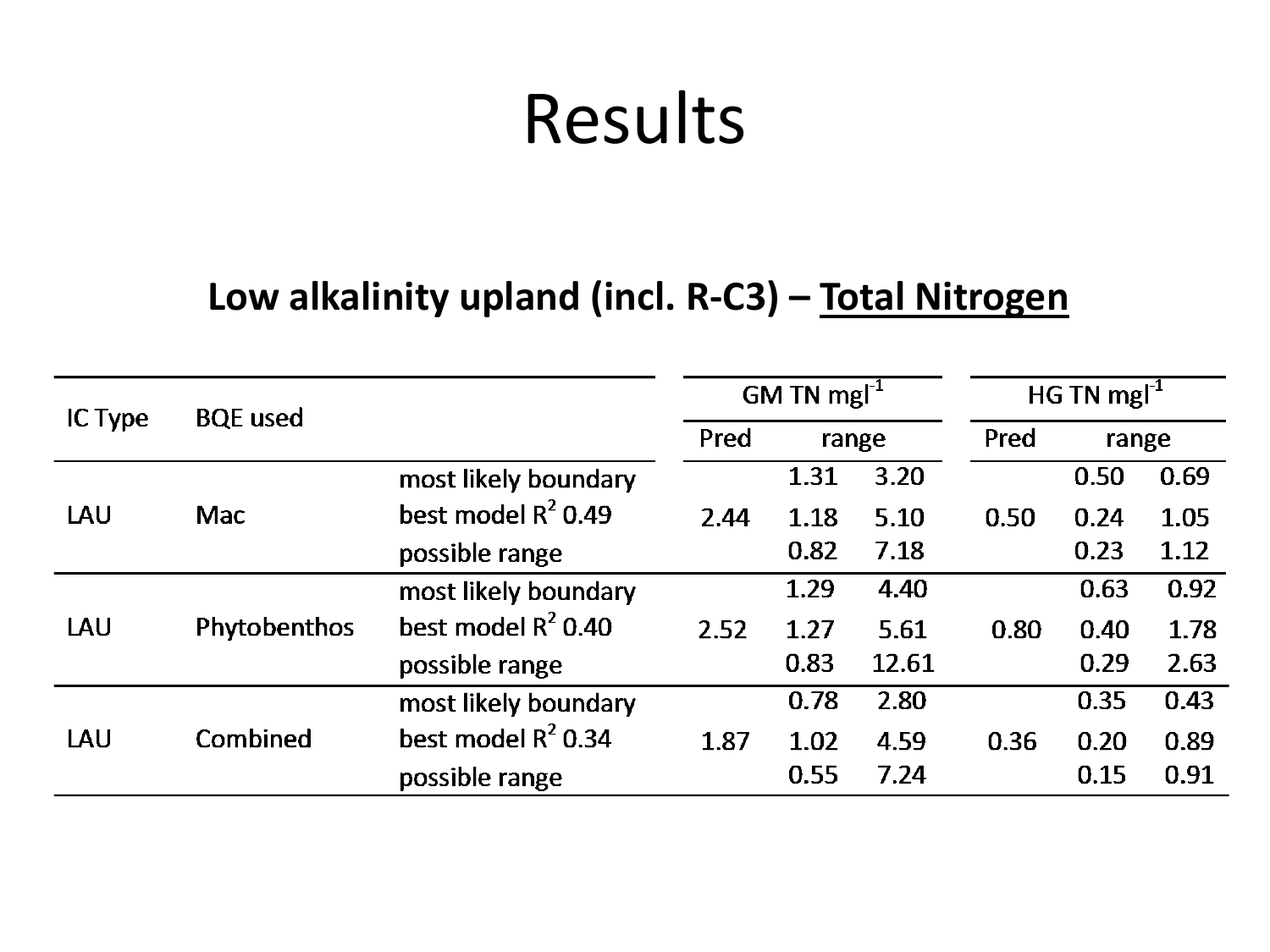**Low alkalinity upland (incl. R-C3) – Total Nitrogen**

- Macrophytes: *Poland*
- Phytobenthos: *none*
- Macrophytes & Phytobenthos: *Poland*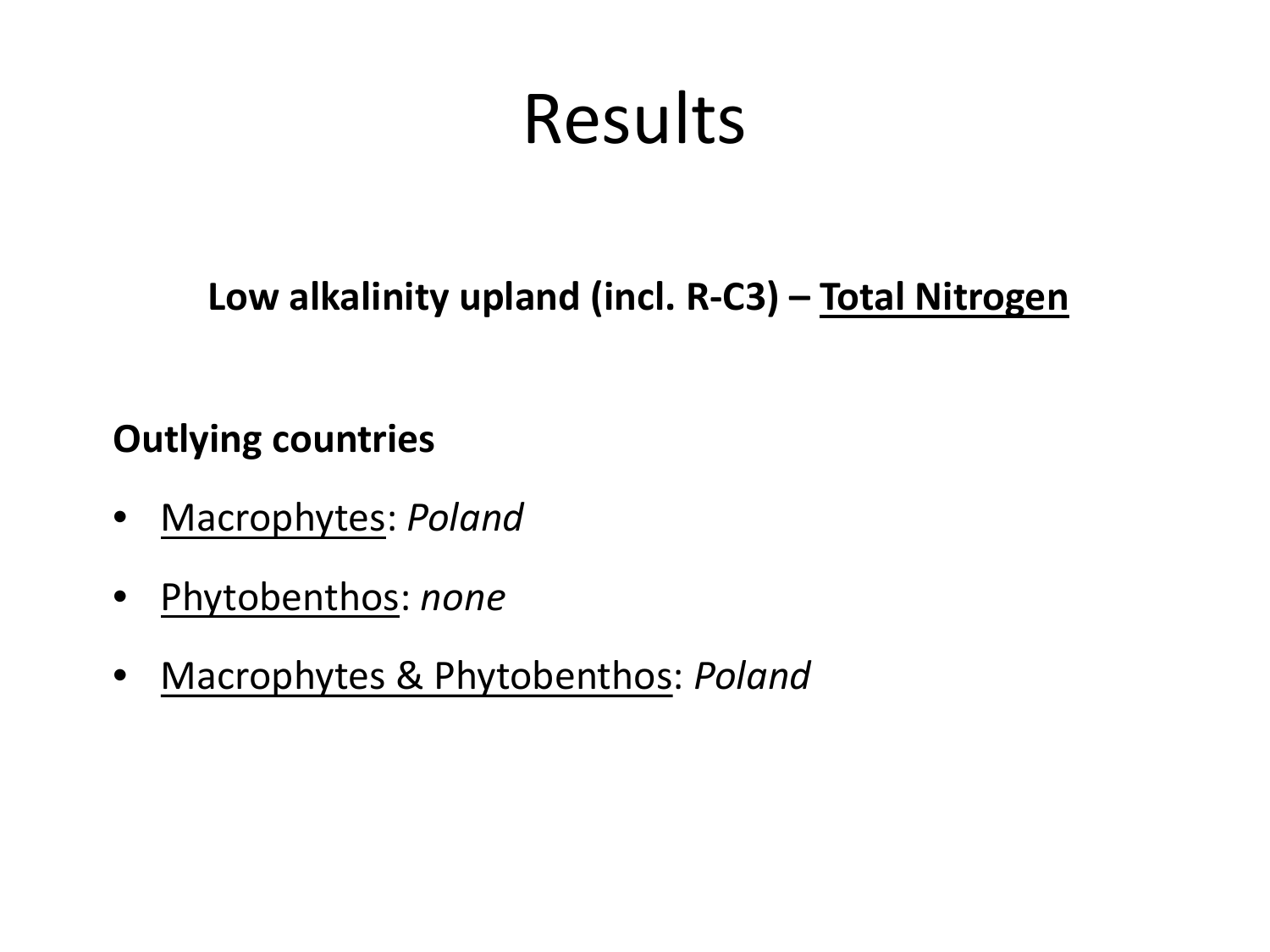#### **Low alkalinity upland (incl. R-C3) – Soluble Phosphorus**

|         | <b>BQE</b> used    |                       | GM sol-P $\mu$ gl <sup>-1</sup> |       |     | HG sol-P $\mu$ gl <sup>-1</sup> |                  |    |
|---------|--------------------|-----------------------|---------------------------------|-------|-----|---------------------------------|------------------|----|
| IC Type |                    |                       | Pred                            | range |     | Pred                            | range            |    |
|         |                    | most likely boundary  |                                 | 48    | 128 |                                 | 10               | 17 |
| LAU     | <b>Macrophytes</b> | best model $R^2$ 0.40 | 91                              | 39    | 215 | 12                              | 5                | 29 |
|         |                    | possible range        |                                 | 25    | 372 |                                 | $\overline{4}$   | 50 |
|         |                    | most likely boundary  |                                 | 51    | 86  |                                 | 17               | 28 |
| LAU     | Phytobenthos       | best model $R^2$ 0.43 | 64                              | 33    | 124 | 21                              | 11               | 41 |
|         |                    | possible range        |                                 | 28    | 186 |                                 | 7                | 50 |
|         |                    | most likely boundary  |                                 | 32    | 57  |                                 | 6                | 13 |
| LAU     | Combined           | best model $R^2$ 0.47 | 40                              | 19    | 78  | 8                               | $\boldsymbol{4}$ | 16 |
|         |                    | possible range        |                                 | 17    | 93  |                                 | $\overline{2}$   | 27 |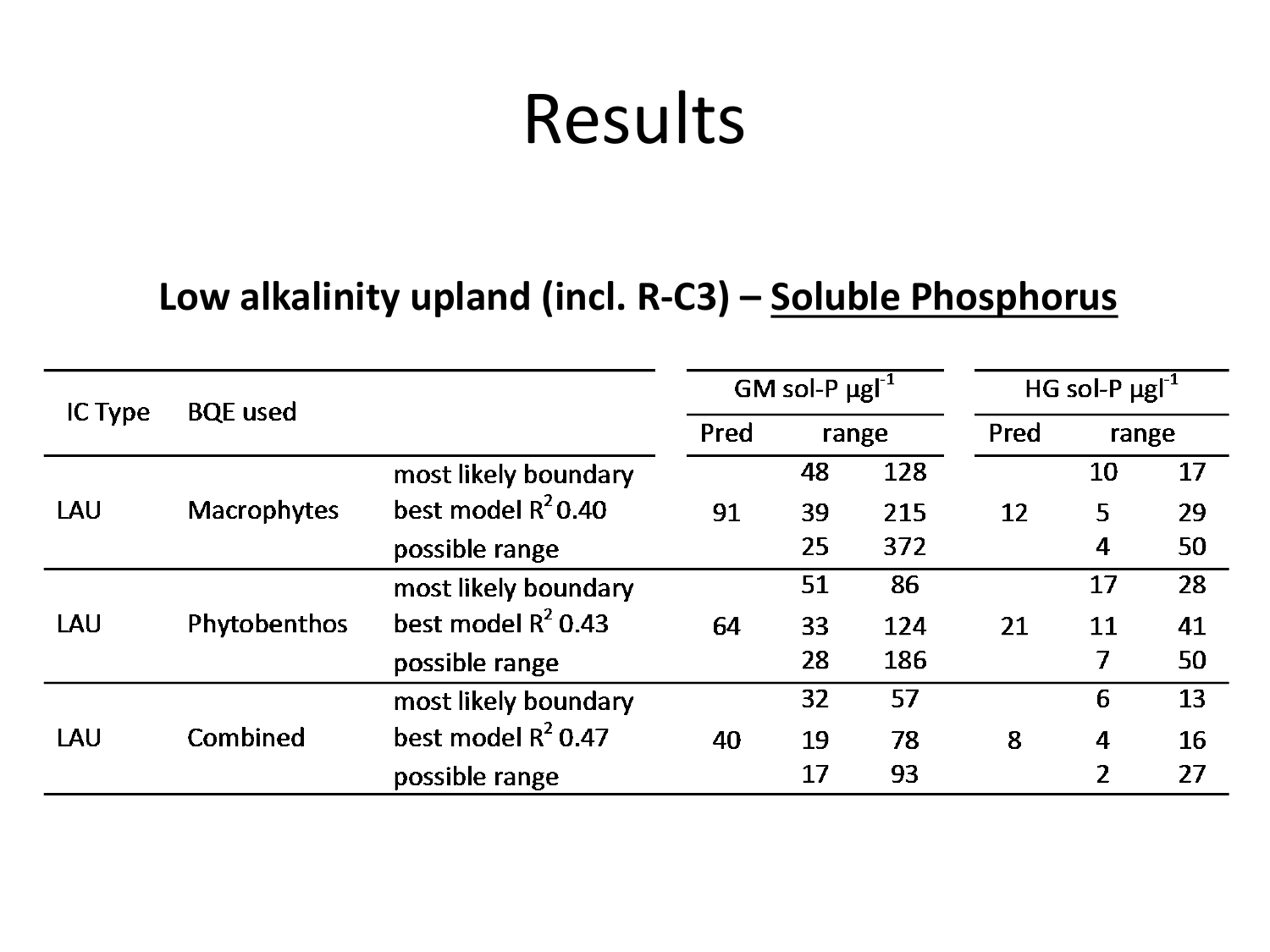**Low alkalinity upland (incl. R-C3) – Soluble Phosphorus**

- Macrophytes: *Poland*
- Phytobenthos: *Poland*
- Macrophytes & Phytobenthos: *Hungary, Poland*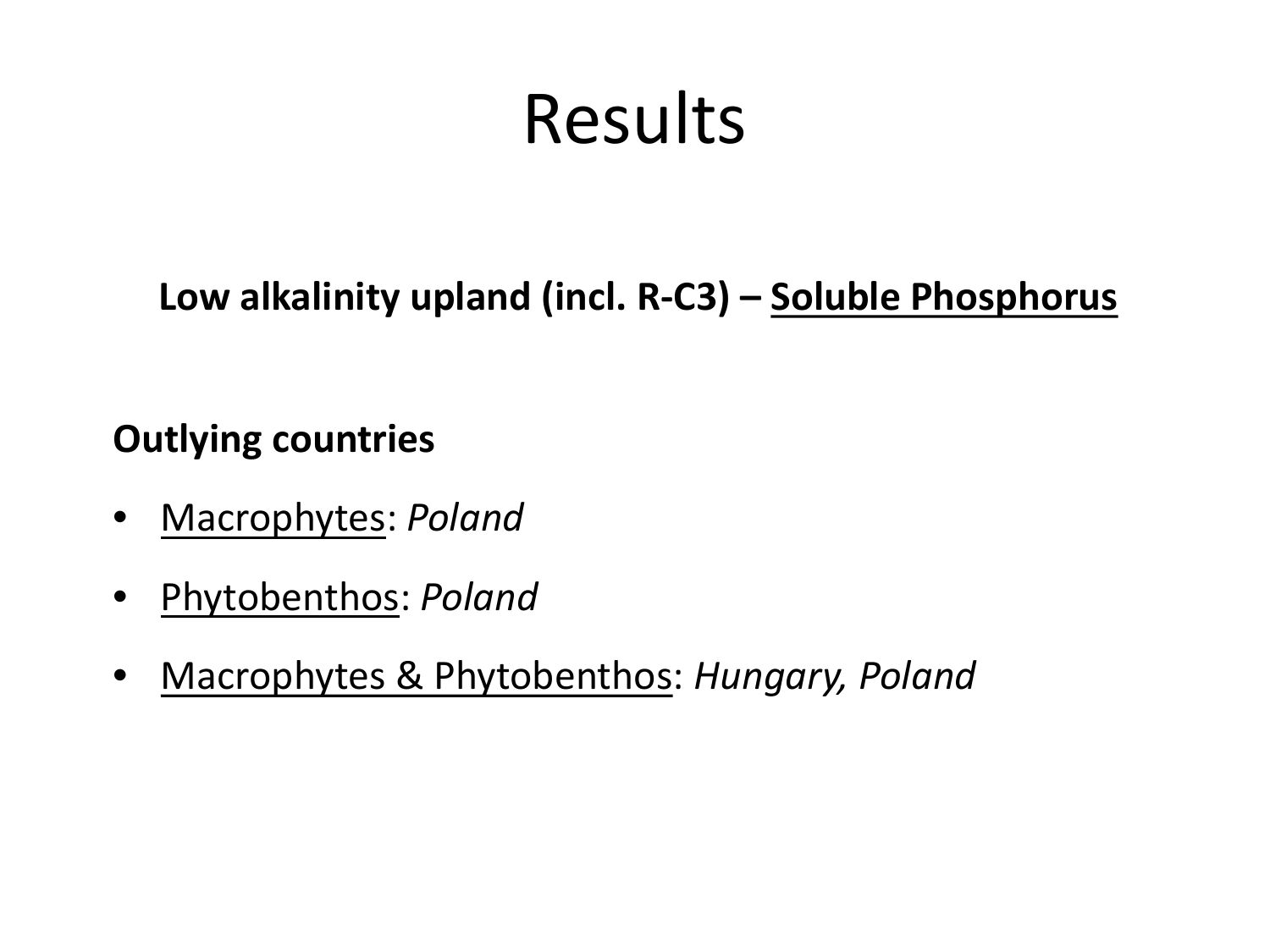### Poor pressure-response relationships



*R2-value range of significant pressure-response relationships (n=159 relationships analysed in total)*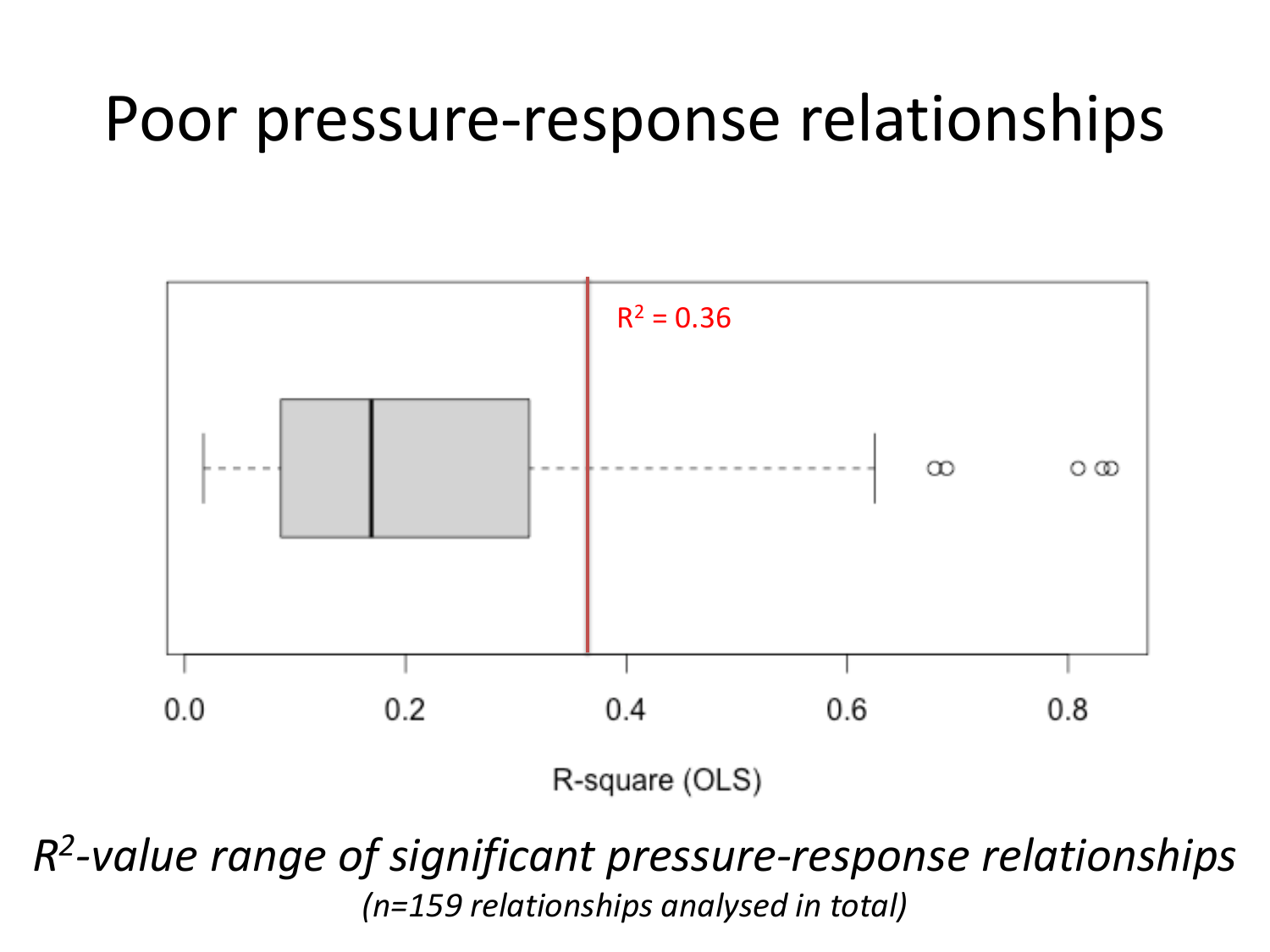### Poor pressure-response relationships

### **Reasons**

### *Methodological (sampling-related)*

- Inadequate temporal resolution
- Unsuitable medium (sediments in case of macrophytes)

### *Ecological (ecosystem-related)*

• Rivers are highly variable, multi-stress environments with nutrients being less influential (low retention time).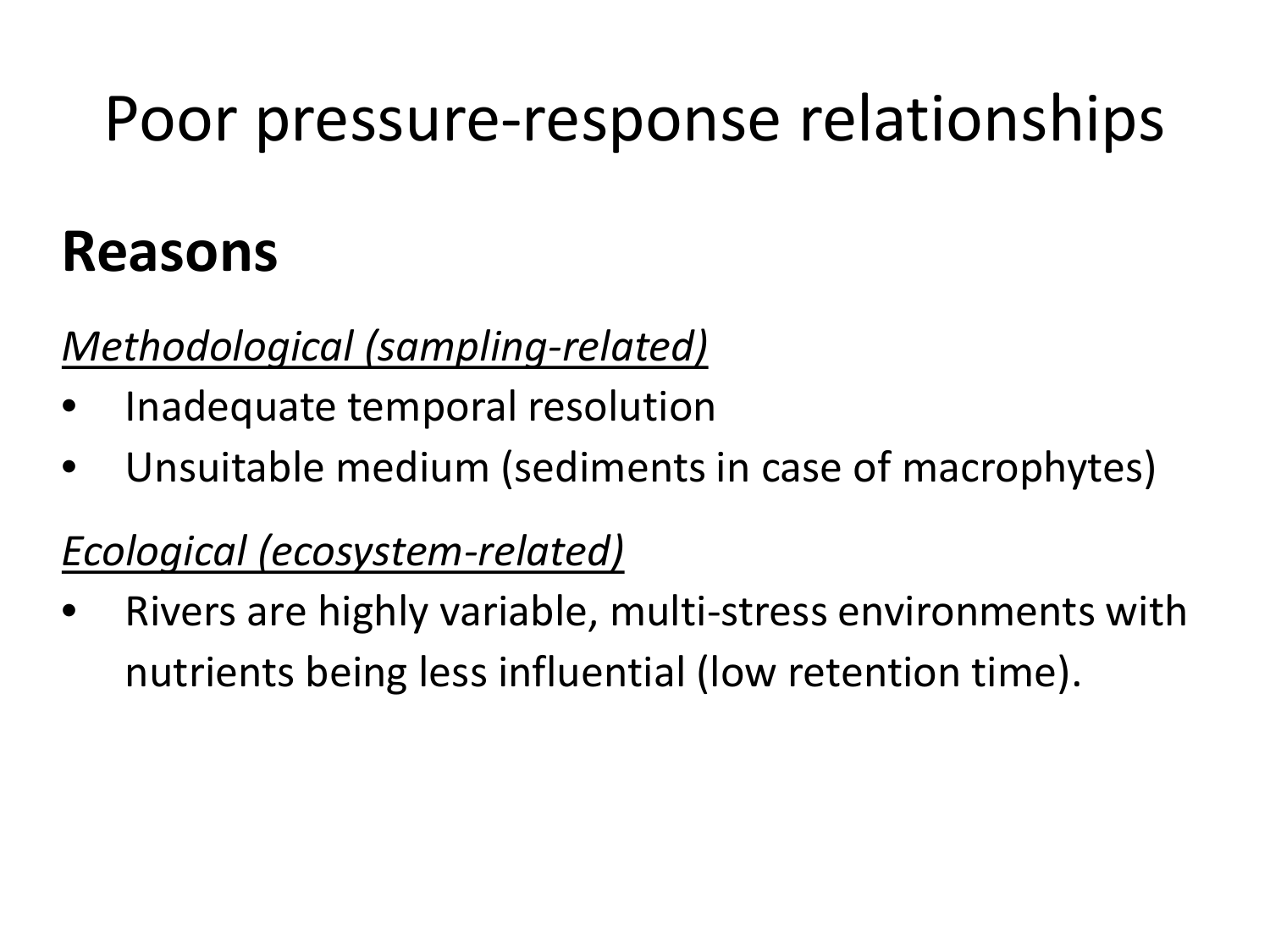

Hypothetical example of an upward trend in solute concentrations **(a)**, which is misinterpreted as a downward trend due to the uncertainty which is involved in low-frequency measurements **(b).**

(Rozemeijer & van der Velde 2014)